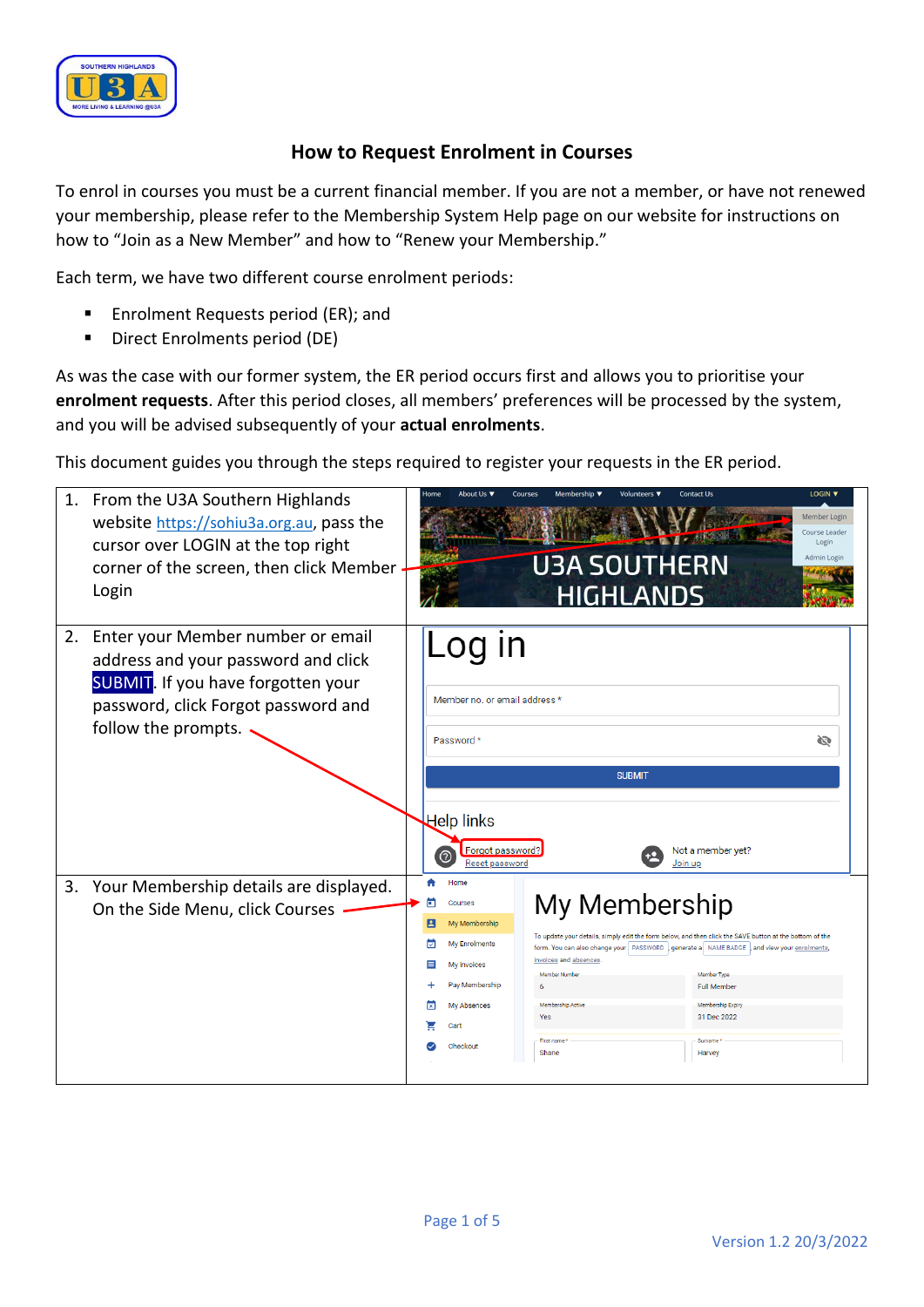

| 4. | The first screen of courses for the<br>current term is displayed. Click on the<br>Course name to view its details.<br>You can toggle between the next and<br>previous course screens by clicking > or<br><; or between the last & first screens by<br>clicking >I or I<. |  | Courses<br>2022 Term 1 (28 Jan 2022 - 8 Apr 2022)                                                                                                                                        |                                                                                                                                                                                                                                                                                                                                                                                                                                                                                                                                                                                                                         | <b>HELP</b>                                            |    |
|----|--------------------------------------------------------------------------------------------------------------------------------------------------------------------------------------------------------------------------------------------------------------------------|--|------------------------------------------------------------------------------------------------------------------------------------------------------------------------------------------|-------------------------------------------------------------------------------------------------------------------------------------------------------------------------------------------------------------------------------------------------------------------------------------------------------------------------------------------------------------------------------------------------------------------------------------------------------------------------------------------------------------------------------------------------------------------------------------------------------------------------|--------------------------------------------------------|----|
| 5. |                                                                                                                                                                                                                                                                          |  | Courses: 1-10 of 10                                                                                                                                                                      | <b>FILTER</b>                                                                                                                                                                                                                                                                                                                                                                                                                                                                                                                                                                                                           | $\vert <$                                              | >1 |
|    |                                                                                                                                                                                                                                                                          |  | Day of week<br>Mon <u>day</u><br>Course                                                                                                                                                  | Start time                                                                                                                                                                                                                                                                                                                                                                                                                                                                                                                                                                                                              | Dates                                                  |    |
| 6. | You can also click FILTER to display the                                                                                                                                                                                                                                 |  | Cinema on Monday                                                                                                                                                                         |                                                                                                                                                                                                                                                                                                                                                                                                                                                                                                                                                                                                                         | 12:00 PM 31 Jan 2022 - 28 Feb 2022 V                   |    |
|    | <b>Course Display settings which enables</b><br>you to filter and sort courses. For<br>example you can sort by day of the<br>week or only view selected course<br>categories.                                                                                            |  | Day of week<br><b>Tuesday</b><br>Course                                                                                                                                                  | Start time                                                                                                                                                                                                                                                                                                                                                                                                                                                                                                                                                                                                              | Dates                                                  |    |
|    |                                                                                                                                                                                                                                                                          |  | Creating Better Photographs + Writing                                                                                                                                                    | 2:00 PM                                                                                                                                                                                                                                                                                                                                                                                                                                                                                                                                                                                                                 | 8 Feb 2022 - 5 Apr 2022 $\sqrt{}$                      |    |
|    |                                                                                                                                                                                                                                                                          |  | German Advanced                                                                                                                                                                          | 2:00 PM                                                                                                                                                                                                                                                                                                                                                                                                                                                                                                                                                                                                                 | 1 Feb 2022 - 5 Apr 2022 $\vee$                         |    |
|    |                                                                                                                                                                                                                                                                          |  | Day of week<br>Wednesday                                                                                                                                                                 |                                                                                                                                                                                                                                                                                                                                                                                                                                                                                                                                                                                                                         |                                                        |    |
|    |                                                                                                                                                                                                                                                                          |  | Course                                                                                                                                                                                   | <b>Start time</b>                                                                                                                                                                                                                                                                                                                                                                                                                                                                                                                                                                                                       | Dates                                                  |    |
|    |                                                                                                                                                                                                                                                                          |  | <b>Australian Suppressed Books</b>                                                                                                                                                       | 10:00 AM                                                                                                                                                                                                                                                                                                                                                                                                                                                                                                                                                                                                                | 6 Apr 2022 $\vee$                                      |    |
|    |                                                                                                                                                                                                                                                                          |  | Art in the Afternoon<br><b>Fact Finding by Courts</b>                                                                                                                                    | 2:00 PM<br>2:00 PM                                                                                                                                                                                                                                                                                                                                                                                                                                                                                                                                                                                                      | 6 Apr 2022 $\sqrt{}$<br>2 Feb 2022 - 6 Apr 2022 $\vee$ |    |
|    |                                                                                                                                                                                                                                                                          |  | Chess Club                                                                                                                                                                               | 2:00 PM                                                                                                                                                                                                                                                                                                                                                                                                                                                                                                                                                                                                                 | 2 Feb 2022 - 6 Apr 2022 $\vee$                         |    |
| 7. | Click APPLY CHANGES to make your<br>changes or CANCEL to revert to the<br>default. You will be returned to the<br>Courses screen.                                                                                                                                        |  | <b>Course Display Settings</b><br><b>Show Timespan</b><br>2022 Term 1 -<br><b>Exclude</b><br>Full courses<br>Closed courses<br>Sort By<br>Day of week $\star$<br>Then By<br>Start time = | <b>Search For Keyword</b><br><b>Show Categories</b><br><b>UNTICK ALL</b><br><b>TICK ALL</b><br>ARTS: Arts, crafts, music,<br>photography<br><b>CURRENT: Current affairs,</b><br>economics, finance, local<br>matters, events<br><b>GAMES:</b> Games, sports<br><b>HISTORY: History</b><br><b>HUMANITY: Humanities,</b><br>philosophy, psychology,<br>religion, sociology<br><b>LANGUAGE: Languages</b><br>LIFESTYL: Lifestyle,<br>exercise, health,<br>mindfulness, travel<br>LITERARY: Literature,<br>reading, writing, cinema<br><b>SCIENCE:</b> Science,<br>technology, computers<br>Other / uncategorised<br>CANCEL | <b>APPLY CHANGES</b>                                   |    |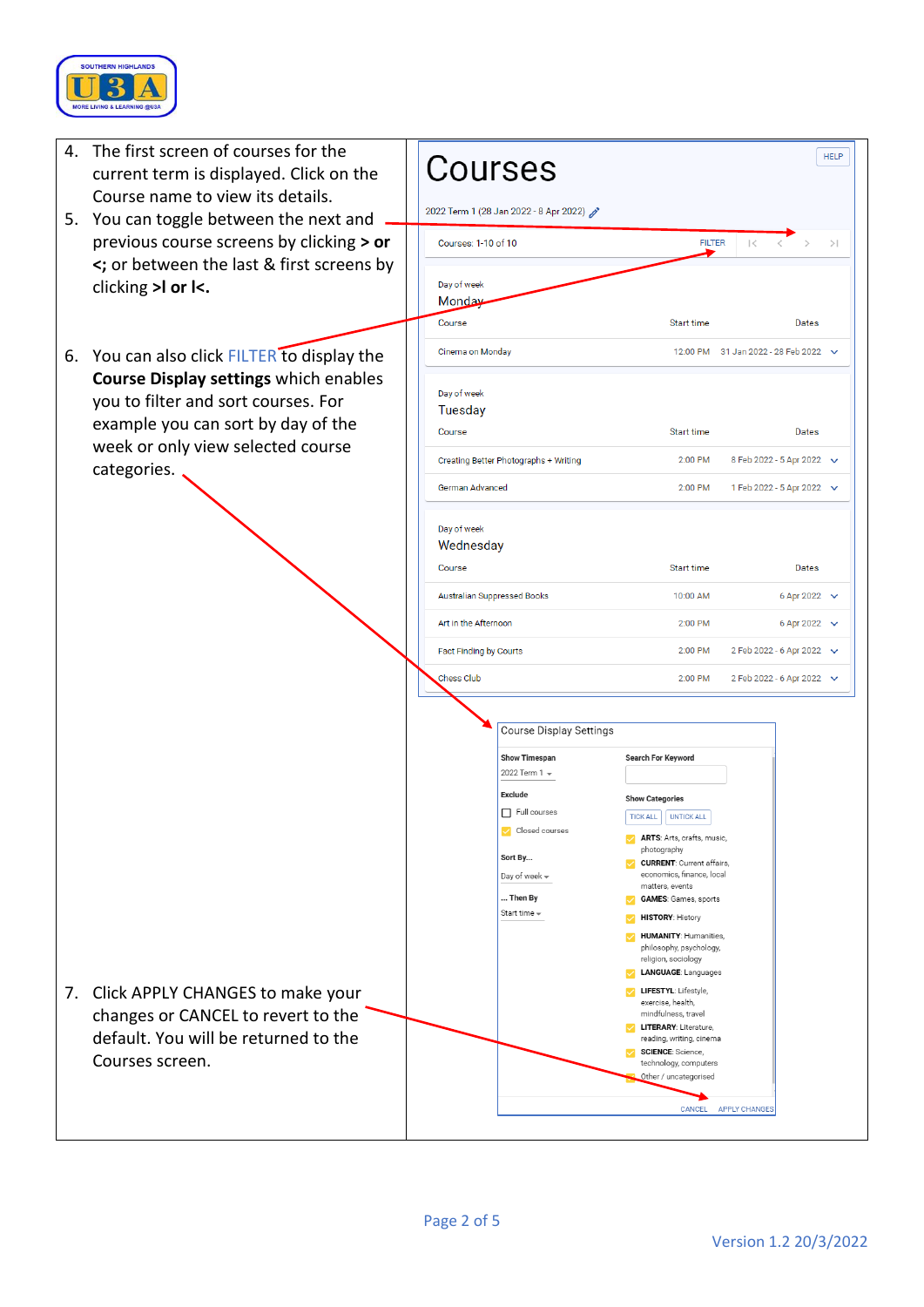

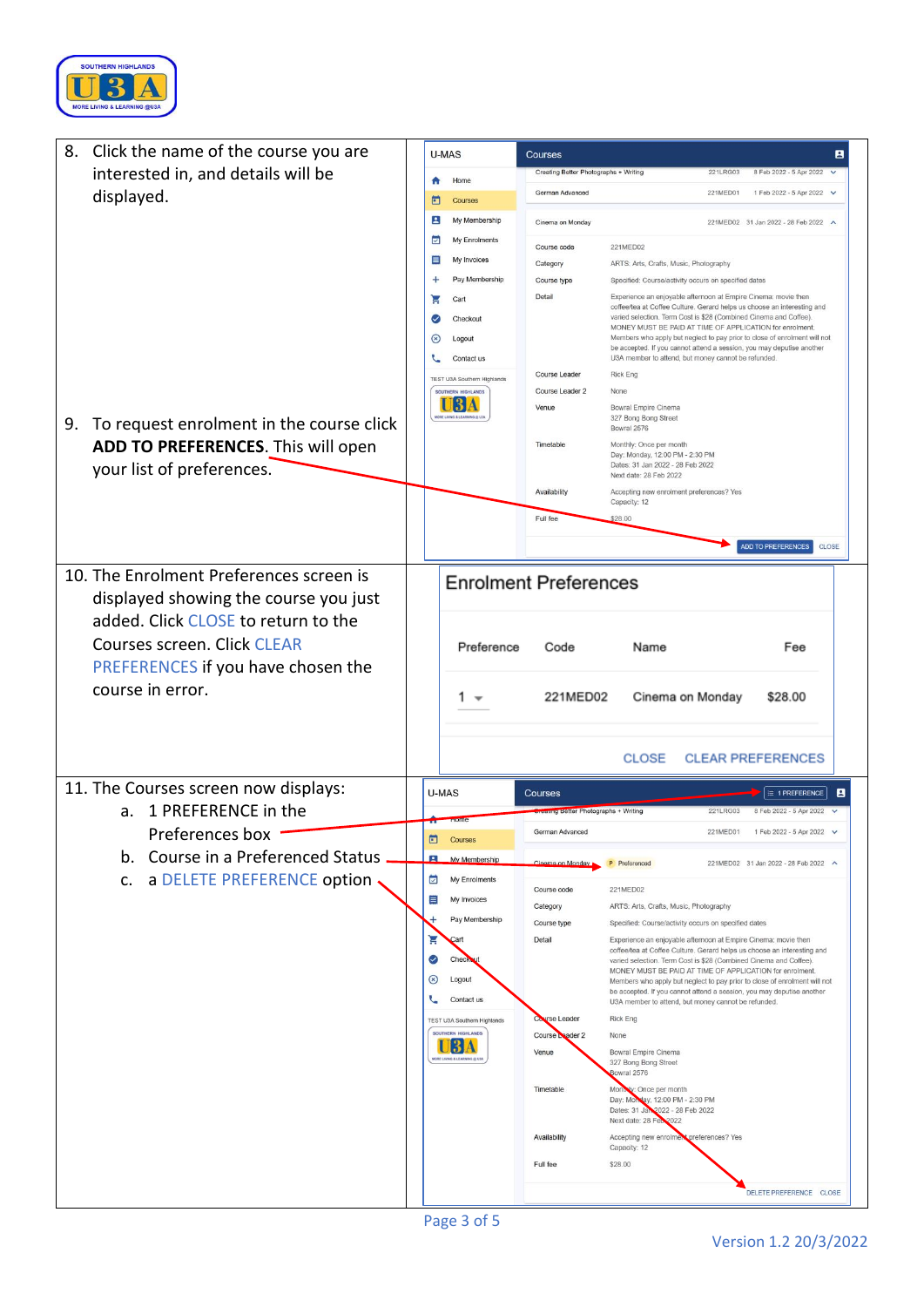